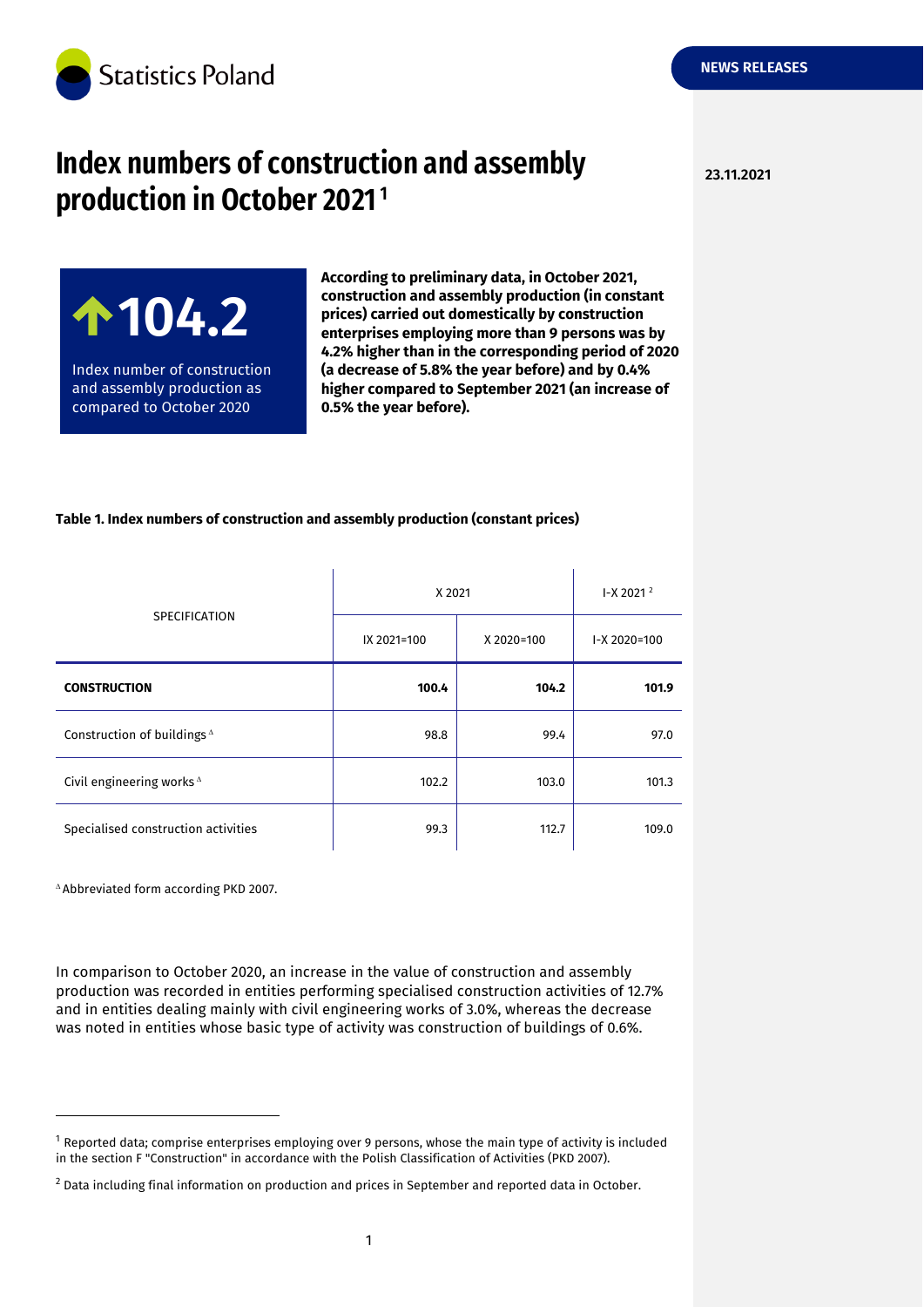Compared to September 2021, an increase in the value of works carried out was noted in entities dealing mainly with civil engineering works of 2.2%. In entities performing specialised construction activities the value was decreased by 0.7% and in entities whose basic type of activity was construction of buildings by 1.2%.

In the period of January-October 2021, in relation to the same period of the previous year, an increase in the value of construction and assembly production was noted in entities performing specialised construction activities of 9.0% and in entities whose basic type of activity were civil engineering of 1.3%. A decrease was recorded in entities dealing mainly with construction of buildings of 3.0%.

Sales of construction and assembly production in October 2021, compared to the corresponding period of 2020 increased both for investment works by 5.2% and restoration works by 2.6% (decreases, respectively of 4.7% and of 7.5% the year before).

In the period of January-October 2021, in relation to the same period of the previous year, there was a decrease in the value of investment works of 2.8% and an increase works with a restoration character of 9.9% (whereas in 2020 decreases were noted of 0.7% and of 4.0%).

**Chart 1. Index numbers of construction and assembly production (constant prices; average monthly base 2015=100) 3**



Index number of construction and assembly production in October 2021 (in constant prices) compared to the average monthly value of 2015 was 136.5.

After eliminating the seasonal factors, construction and assembly production reached the level by 5.6% higher than in the corresponding month 2020 and by 2.6% higher in comparison to September 2021.

In case of quoting Statistics Poland data please provide information: "Source of data: Statistics Poland" and in case of publishing calculations made on data published by Statistics Poland please include the following disclaimer: "Own study based on figures from Statistics Poland".

-

<sup>3</sup> Reported data for October 2021.